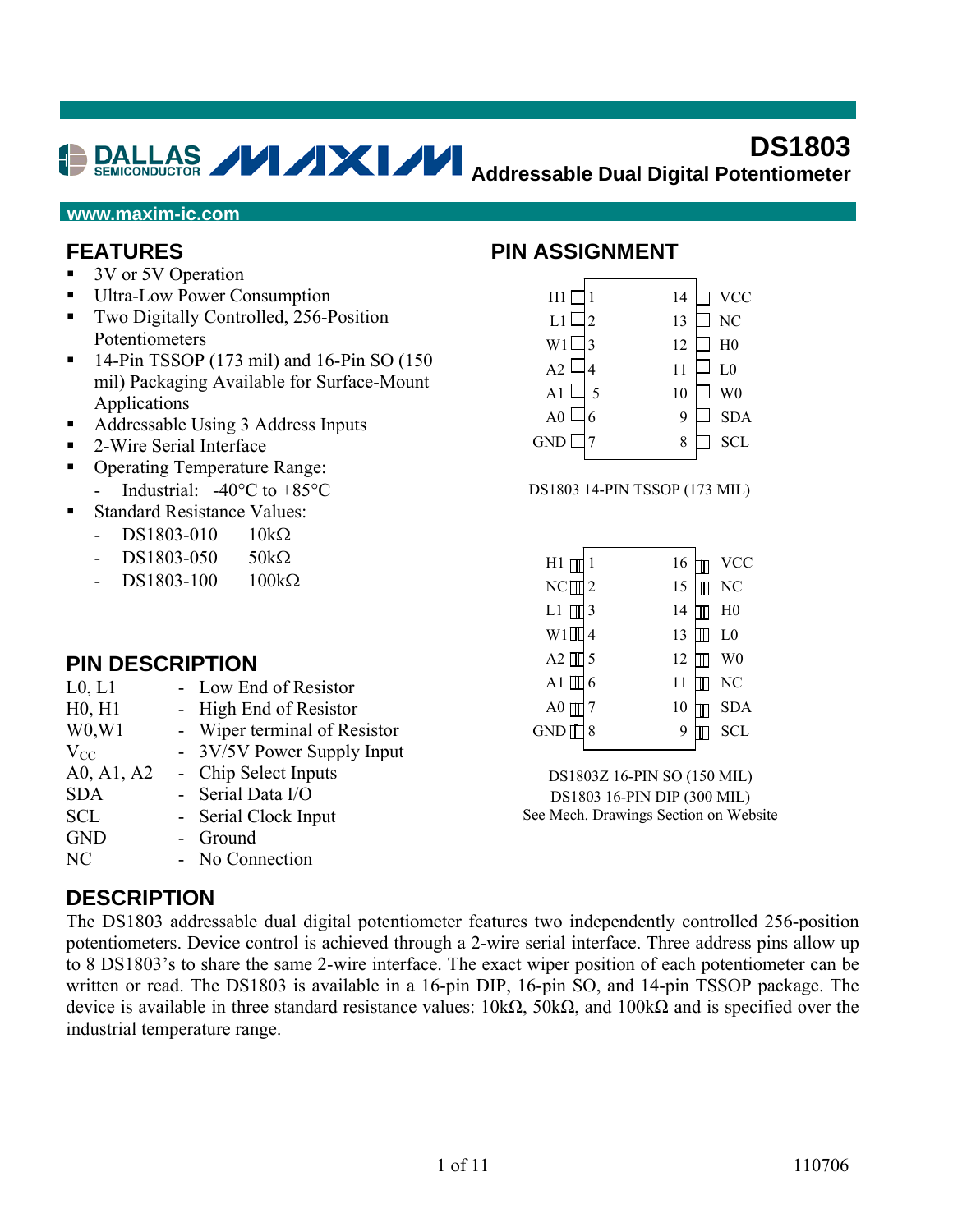### **DEVICE OPERATION**

The DS1803 is an addressable, digitally controlled device which has two 256-position potentiometers. A functional block diagram of the part is shown in Figure 1. Communication and control of the device is accomplished via a 2-wire serial interface. Address inputs A0, A1, and A2 allow up to 8 DS1803s to share the same 2-wire interface.

Each potentiometer is composed of a 256 position resistor array. Two 8-bit registers, each assigned to a respective potentiometer, are used to set the wiper position on the resistor array. The wiper terminal is multiplexed to one of 256 positions on the resistor array based on its corresponding 8-bit register value. For example, the high-end terminals, H0 and H1, have wiper position values FFh while the low-end terminals, L0 and L1, have wiper position values 00h.

The DS1803 is a volatile device that does not maintain the position of the wiper during power-down or loss of power. On power-up, the DS1803 wipers' position will be set to position 00h - the low-end terminals. The user may then set the wiper value to a desired position.

Communication with the DS1803 takes place over the 2-wire serial interface consisting of the bidirectional pin, SDA, and the serial clock input, SCL. Complete details of the 2-wire interface are discussed in the section entitled "2-wire Serial Data Bus."

#### **Application Considerations**

The DS1803 is offered in three standard resistor values, which include 10kΩ, 50kΩ, and 100kΩ. The resolution of the potentiometer is defined as  $R_{TOT}/255$ , where  $R_{TOT}$  is the total resistor value of the potentiometer. The DS1803 is designed to operate using 3V or 5V power supplies over the industrial (-40°C to +85°C) temperature range. Maximum input signal levels across the potentiometer cannot exceed the operating power supply of the device.

## **2-WIRE SERIAL DATA BUS**

The DS1803 supports a bi-directional 2-wire bus and data transmission protocol. A device that sends data on the bus is defined as a transmitter, and a device receiving data as a receiver. The device that controls the message is called a "master". The devices that are controlled by the master are "slaves". The bus must be controlled by a master device which generates the serial clock (SCL), controls the bus access, and generates the START and STOP conditions. The DS1803 operates as a slave on the 2-wire bus. Connections to the bus are made via the open-drain I/O lines SDA and SCL.

The following bus protocol has been defined (see Figure 2).

- Data transfer may be initiated only when the bus is not busy.
- During data transfer, the data line must remain stable whenever the clock line is HIGH. Changes in the data line while the clock line is high will be interpreted as control signals.

Accordingly, the following bus conditions have been defined:

**Bus not busy:** Both data and clock lines remain HIGH.

**Start data transfer:** A change in the state of the data line, from HIGH to LOW, while the clock is HIGH, defines a START condition.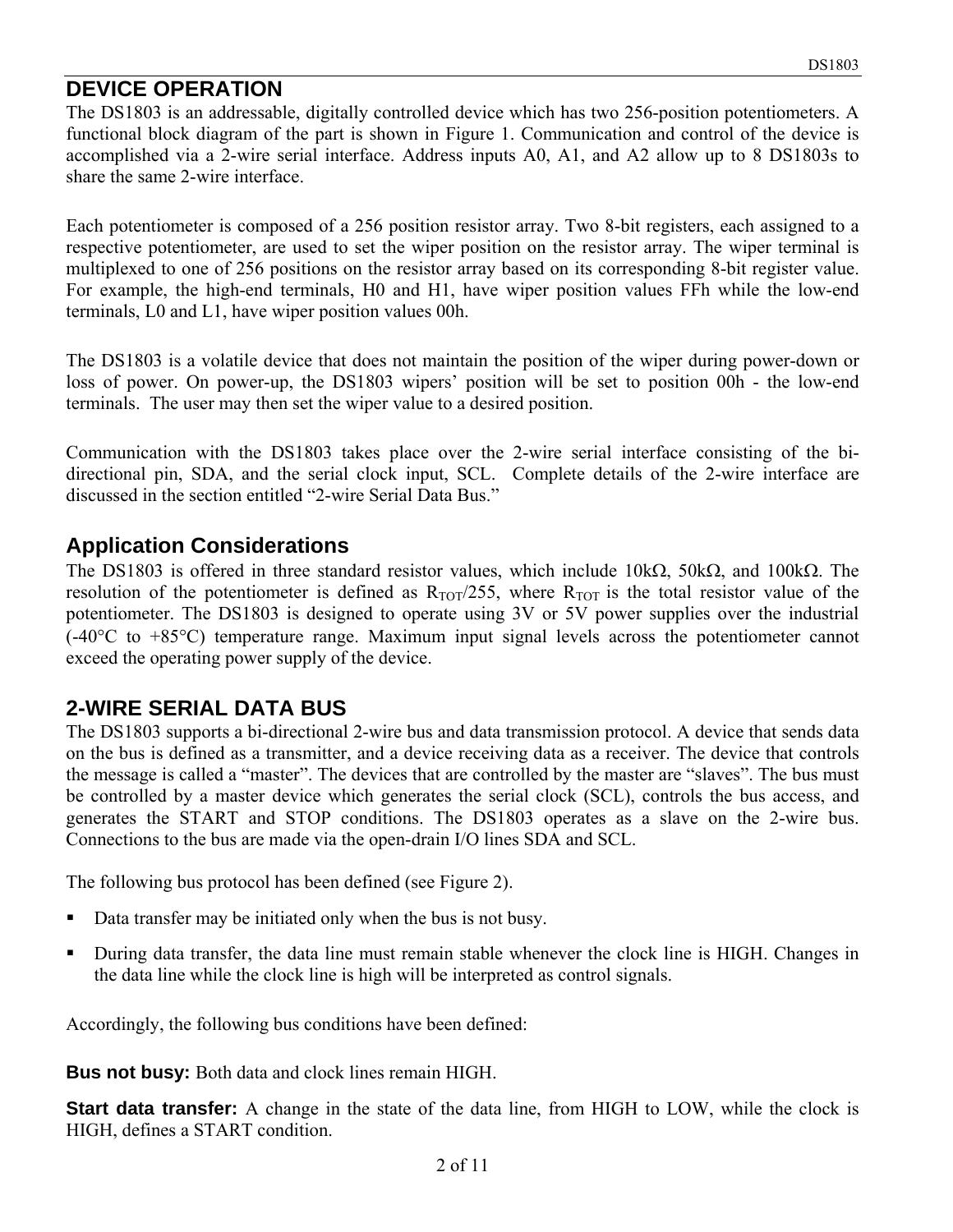**Stop data transfer:** A change in the state of the data line, from LOW to HIGH, while the clock line is HIGH, defines the STOP condition.

**Data valid:** The state of the data line represents valid data when, after a START condition, the data line is stable for the duration of the HIGH period of the clock signal. The data on the line must be changed during the LOW period of the clock signal. There is one clock pulse per bit of data. Figure 2 details how data transfer is accomplished on the 2-wire bus. Depending upon the state of the R/ $\overline{W}$  \* bit, two types of data transfer are possible.

Each data transfer is initiated with a START condition and terminated with a STOP condition. The number of data bytes transferred between START and STOP conditions is not limited, and is determined by the master device. The information is transferred byte-wise and each receiver acknowledges with a ninth bit.

**Acknowledge:** Each receiving device, when addressed, is obliged to generate an acknowledge after the reception of each byte. The master device must generate an extra clock pulse which is associated with this acknowledge bit.

A device that acknowledges must pull down the SDA line during the acknowledge clock pulse in such a way that the SDA line is stable LOW during the HIGH period of the acknowledge related clock pulse. Of course, setup and hold times must be taken into account. A master must signal an end of data to the slave by not generating an acknowledge bit on the last byte that has been clocked out of the slave. In this case, the slave must leave the data line HIGH to enable the master to generate the STOP condition.

- 1. **Data transfer from a master transmitter to a slave receiver:** The first byte transmitted by the master is the control byte (slave address). Next follows a number of data bytes. The slave returns an acknowledge bit after each received byte.
- 2. **Data transfer from a slave transmitter to a master receiver:** The first byte (the slave address) is transmitted by the master. The slave then returns an acknowledge bit. Next follows a number of data bytes transmitted by the slave to the master. The master returns an acknowledge bit after all received bytes other than the last byte. At the end of the last received byte, a 'not acknowledge' is returned.

The master device generates all of the serial clock pulses and the START and STOP conditions. A transfer is ended with a STOP condition or with a repeated START condition. Since a repeated START condition is also the beginning of the next serial transfer, the bus will not be released.

The DS1803 may operate in the following two modes:

- 1. **Slave receiver mode:** Serial data and clock are received through SDA and SCL. After each byte is received, an acknowledge bit is transmitted. START and STOP conditions are recognized as the beginning and end of a serial transfer. Address recognition is performed by hardware after reception of the slave address and direction bit.
- 2. **Slave transmitter mode:** The first byte is received and handled as in the slave receiver mode. However, in this mode the direction bit will indicate that the transfer direction is reversed. Serial data is transmitted on SDA by the DS1803 while the serial clock is input on SCL. START and STOP conditions are recognized as the beginning and end of a serial transfer.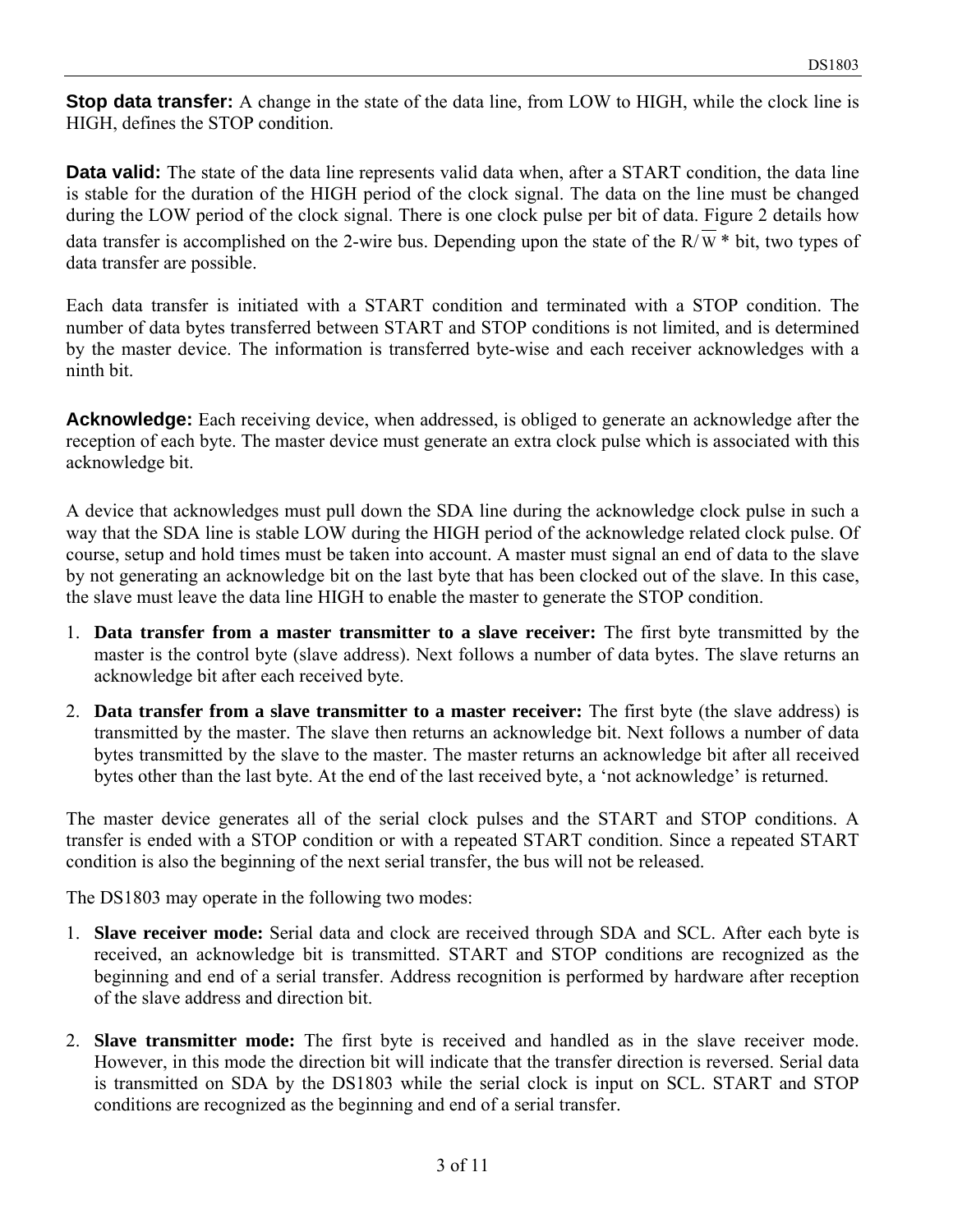## **SLAVE ADDRESS**

The control byte is the first byte received following the START condition from the master device. The control byte consists of a four bit control code; for the DS1803, this is 0101 binary. The next three bits of the control byte are the device select bits (A2, A1, A0). They are used by the master device to select which of the devices on the bus are to be accessed. The last bit of the control byte  $(R/\overline{W}^*)$  defines the operation to be performed. When set to a one a read operation is selected, and when set to a zero a write operation is selected. Figure 3 shows the control byte for the DS1803.

Following the START condition, the DS1803 monitors the SDA bus for the control byte being transmitted. Upon receiving a matching control byte, the DS1803 outputs an acknowledge signal on the SDA line.

### **COMMAND AND PROTOCOL**

The command and protocol structure of the DS1803 allows the user to read or write the potentiometer(s). The command structures for the part are presented in Figures 4 and 5. Data is transmitted most significant bit (MSB) first. During communication, the receiving unit always generates the acknowledge.

#### **Reading the DS1803**

As shown in Figure 4, the DS1803 provides one read command operation. This operation allows the user to read both potentiometers. Specifically, the  $R/\overline{W}$  bit of the control byte is set equal to a 1 for a read operation. Communication to read the DS1803 begins with a START condition which is issued by the master device. The control byte from the master device will follow the START condition. Once the control byte has been received by the DS1803, the part will respond with an ACKNOWLEDGE. The R/ W bit of the control byte as stated should be set equal to '1' for reading the DS1803.

When the master has received the ACKNOWLEDGE from the DS1803, the master can then begin to receive potentiometer wiper data. The value of the potentiometer-0 wiper position will be the first returned from the DS1803. Once the eight bits of the potentiometer-0 wiper position has been transmitted, the master will need to issue an ACKNOWLEDGE, unless it is the only byte to be read, in which case the master issues a NOT ACKNOWLEDGE. If desired the master may stop the communication transfer at this point by issuing the STOP condition. However, if the value of the potentiometer-1 wiper position value is needed, communication transfer can continue by clocking the remaining eight bits of the potentiometer-1 value, followed by an NOT ACKNOWLEDGE. Final communication transfer is terminated by issuing the STOP command.

#### **Writing the DS1803**

A data flow diagram for writing the DS1803 is shown in Figure 5. The DS1803 has three write commands. These include write pot-0, write pot-1, and write pot-0/1. The write pot-0 command allows the user to write the value of potentiometer-0 and as an option the value of potentiometer-1. The write-1 command allows the user to write the value of potentiometer-1 only. The last write command, write-0/1, allows the user to write both potentiometers to the same value with one command and one data value being issued.

All the write operations begin with a START condition. Following the START condition, the master device will issue the control byte. The read/write bit of the control byte will be set to '0' for writing the DS1803. Once the control byte has been issued and the master receives the acknowledgment from the DS1803, the command byte is transmitted to the DS1803. As mentioned above, there exist three write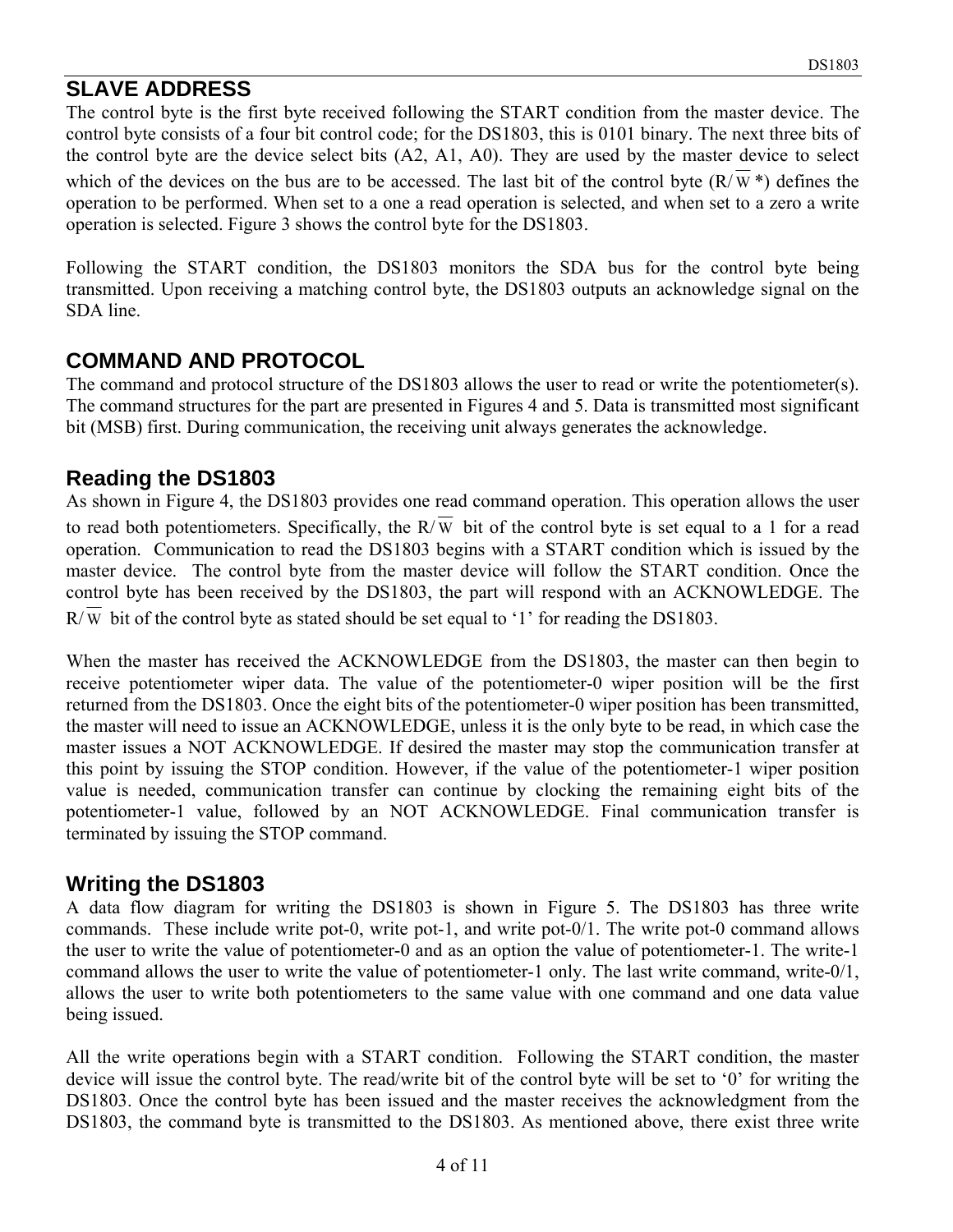operations that can be used with the DS1803. The binary value of each write command is shown in Figure 5 and also in the Table 1.

## **2-WIRE COMMAND WORDS** Table 1

| <b>COMMAND</b>            | <b>COMMAND VALUE</b> |
|---------------------------|----------------------|
| Write Potentiometer-0     | 101010 01            |
| Write Potentiometer-1     | 101010 10            |
| Write Both Potentiometers | 101011 11            |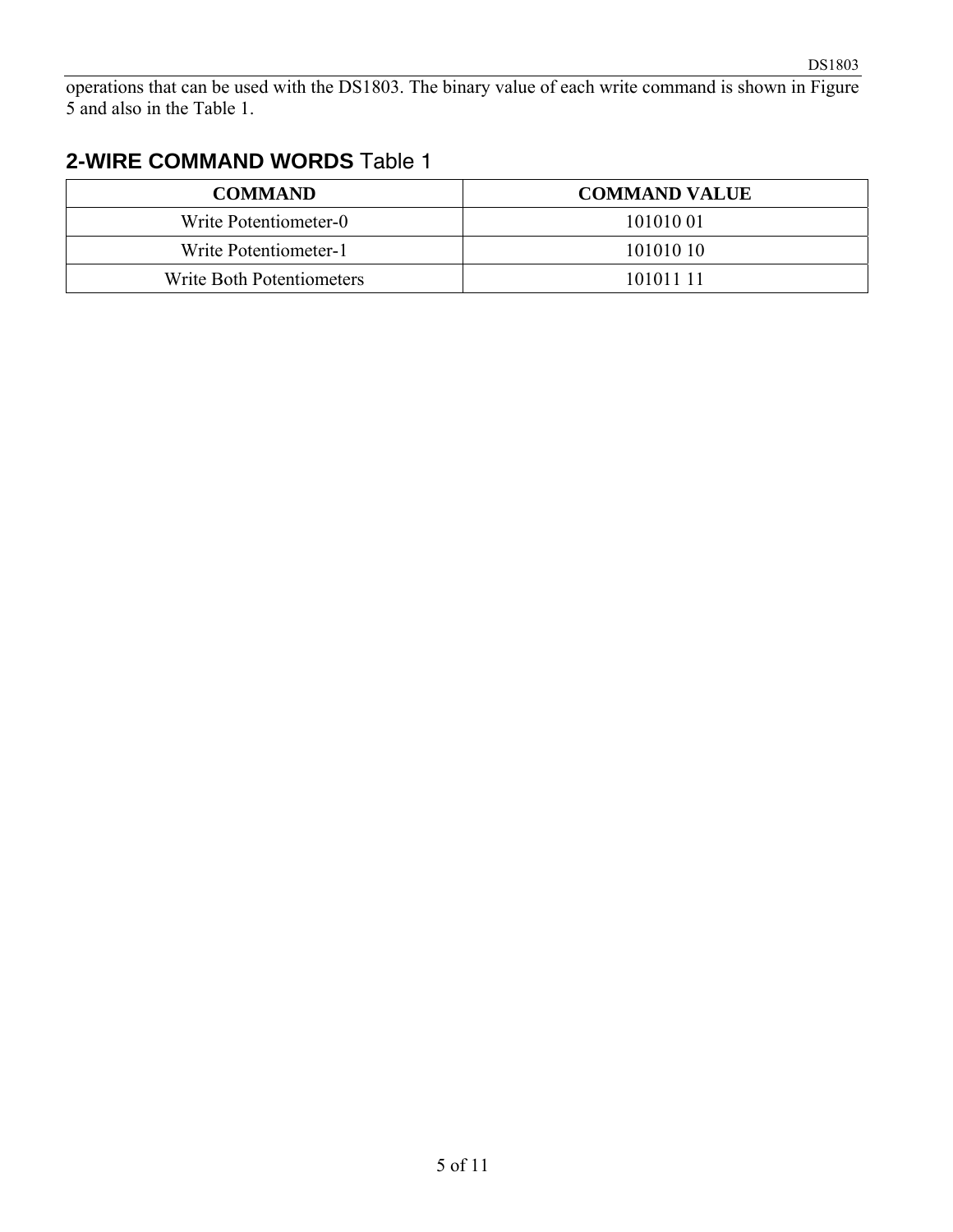## **ABSOLUTE MAXIMUM RATINGS\***

Voltage on Any Pin Relative to Ground -1.0V to +7.0V<br>Operating Temperature -40° to +85°C; i Storage Temperature Soldering Temperature 260°C for 10 seconds

-40° to +85°C; industrial<br>-55°C to +125°C

\* This is a stress rating only and functional operation of the device at these or any other conditions above those indicated in the operation sections of this specification is not implied. Exposure to absolute maximum rating conditions for extended periods of time may affect reliability.

| <b>RECOMMENDED OPERATING CONDITIONS</b> |               |            |            |               |              | $(-40^{\circ}C \text{ to } +85^{\circ}C)$ |
|-----------------------------------------|---------------|------------|------------|---------------|--------------|-------------------------------------------|
| <b>PARAMETER</b>                        | <b>SYMBOL</b> | <b>MIN</b> | <b>TYP</b> | <b>MAX</b>    | <b>UNITS</b> | <b>NOTES</b>                              |
| <b>Supply Voltage</b>                   | $\rm V_{CC}$  | $+27$      |            | 5.5           |              |                                           |
| Resistors Inputs                        | L.H.W         | $GND-0.5$  |            | $V_{CC}$ +0.5 |              |                                           |

| DC ELECTRICAL CONDITIONS                                                 |               |                                |                       | $(-40^{\circ}$ C to $+85^{\circ}$ C; V <sub>cc</sub> =2.7V to 5.5V) |                              |              |                |
|--------------------------------------------------------------------------|---------------|--------------------------------|-----------------------|---------------------------------------------------------------------|------------------------------|--------------|----------------|
| <b>PARAMETER</b>                                                         | <b>SYMBOL</b> | <b>CONDITION</b>               | <b>MIN</b>            | <b>TYP</b>                                                          | <b>MAX</b>                   | <b>UNITS</b> | <b>NOTES</b>   |
| Supply Current (Active)                                                  | $I_{CC}$      |                                |                       |                                                                     | 200                          | $\mu$ A      | 3              |
| Input Leakage                                                            | $I_{LI}$      |                                | $-1$                  |                                                                     | $+1$                         | μA           |                |
| Wiper Resistance                                                         | $R_W$         |                                |                       | 400                                                                 | 1000                         | ohms         |                |
| Wiper Current                                                            | $I_{W}$       |                                |                       |                                                                     | 1                            | mA           |                |
| Input Logic 1                                                            | $V_{IH}$      |                                | $0.7V_{CC}$           |                                                                     | $V_{CC}+0.5$                 | V            | 2              |
| Input Logic 0                                                            | $V_{IL}$      |                                | $-0.5$                |                                                                     | $0.3V_{CC}$                  | V            | 2              |
| Input Logic Levels A0, A1,<br>A2                                         |               | Input Logic 1<br>Input Logic 0 | $0.7V_{CC}$<br>$-0.5$ |                                                                     | $V_{CC}$ +0.5<br>$0.3V_{CC}$ | V            | 12             |
| Input Current each I/O Pin                                               |               | $0.4 < VV/O < 0.9 VCC$         | $-10$                 |                                                                     | $+10$                        | $\mu$ A      |                |
| <b>Standby Current</b>                                                   | $I_{STBY}$    |                                |                       | 20                                                                  | 40                           | $\mu$ A      | $\overline{4}$ |
| Low Level Output Voltage                                                 | $V_{OL1}$     | 3 mA sink<br>current           | 0.0                   |                                                                     | 0.4                          | V            |                |
|                                                                          | $V_{OL2}$     | 6 mA sink<br>current           | 0.0                   |                                                                     | 0.6                          | V            |                |
| I/O Capacitance                                                          | $C_{V0}$      |                                |                       |                                                                     | 10                           | pF           |                |
| Pulse Width of Spikes<br>which must be suppressed<br>by the input filter | $t_{SP}$      | <b>Fast Mode</b>               | $\mathbf{0}$          |                                                                     | 50                           | ns           |                |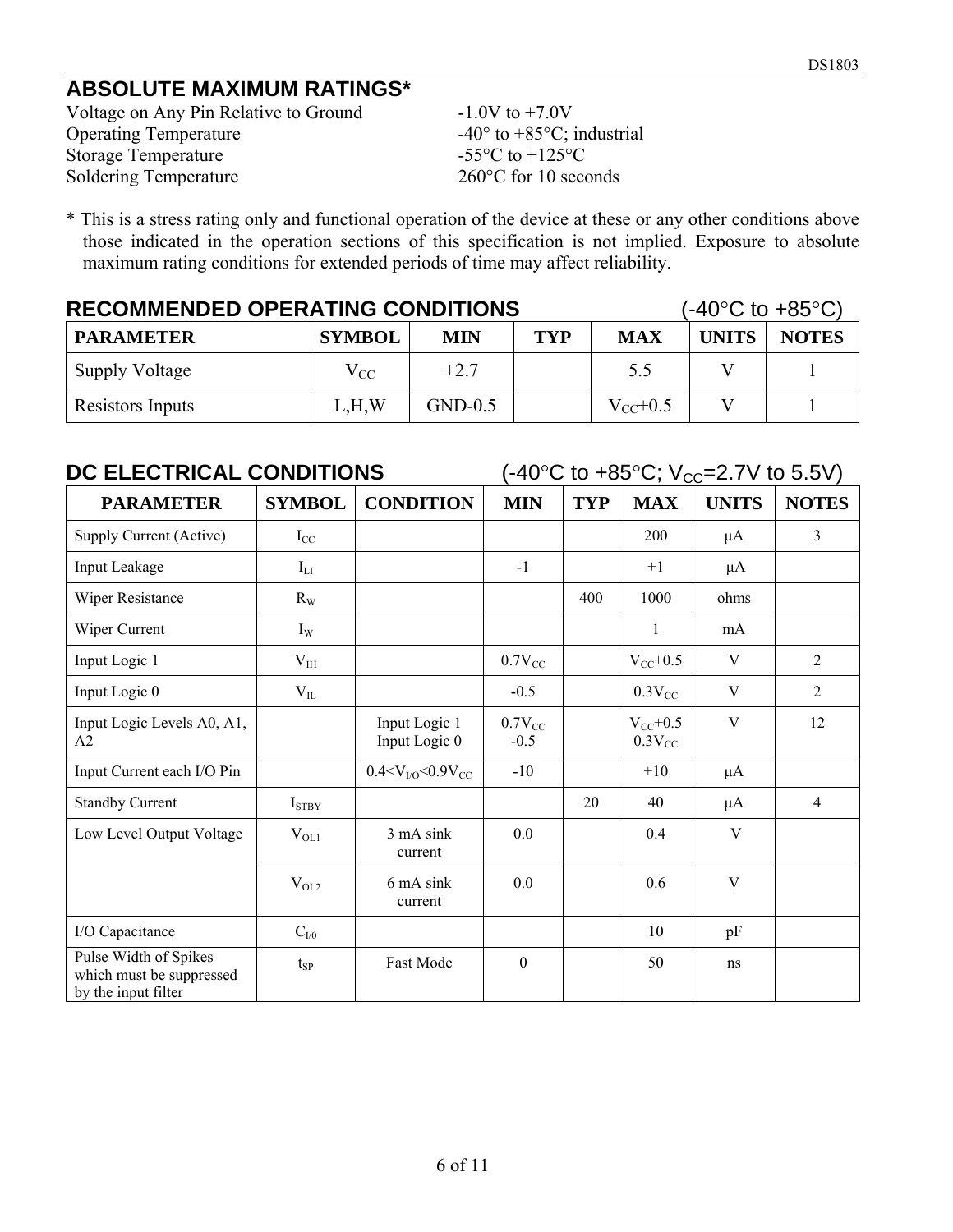| <b>ANALOG RESISTOR CHARACTERISTICS</b> | (-40°C to +85°C;V <sub>cc</sub> =2.7V to 5.5V) |            |            |            |                        |              |
|----------------------------------------|------------------------------------------------|------------|------------|------------|------------------------|--------------|
| <b>PARAMETER</b>                       | <b>SYMBOL</b>                                  | <b>MIN</b> | <b>TYP</b> | <b>MAX</b> | <b>UNITS</b>           | <b>NOTES</b> |
| <b>End-to-End Resistor Tolerance</b>   |                                                | $-20$      |            | $+20$      | $\frac{0}{0}$          | 17           |
| <b>Absolute Linearity</b>              |                                                |            | $\pm 0.75$ |            | <b>LSB</b>             | 13           |
| <b>Relative Linearity</b>              |                                                |            | $\pm 0.3$  |            | <b>LSB</b>             | 14           |
| -3 dB Cutoff Frequency                 | fcutoff                                        |            |            |            | Hz                     | 11           |
| <b>Temperature Coefficient</b>         |                                                |            | 750        |            | $ppm$ <sup>o</sup> $C$ |              |
| Capacitance                            | $C_I$                                          |            |            |            | pF                     |              |

| AC ELECTRICAL CHARACTERISTICS<br>$(-40\degree C$ to $+85\degree C; V_{CC} = 2.7V$ to 5.5V) |                            |                      |            |             |              |              |
|--------------------------------------------------------------------------------------------|----------------------------|----------------------|------------|-------------|--------------|--------------|
| <b>PARAMETER</b>                                                                           | <b>SYMBOL</b>              | <b>MIN</b>           | <b>TYP</b> | <b>MAX</b>  | <b>UNITS</b> | <b>NOTES</b> |
| <b>SCL Clock Frequency</b>                                                                 | $f_{\rm SCL}$              | $\overline{0}$<br>0  |            | 400<br>100  | kHz          | 15<br>16     |
| <b>Bus Free Time Between</b><br><b>STOP and START Condition</b>                            | $t_{\text{BUF}}$           | 1.3<br>4.7           |            |             | $\mu$ s      | 15<br>16     |
| Hold Time (Repeated)<br><b>START Condition</b>                                             | $t_{HD:STA}$               | 0.6<br>4.0           |            |             | $\mu s$      | 5            |
| Low Period of SCL Clock                                                                    | $t_{LOW}$                  | 1.3<br>4.7           |            |             | $\mu s$      |              |
| High Period of SCL Clock                                                                   | $t_{\rm HIGH}$             | 0.6<br>4.0           |            |             | $\mu$ s      |              |
| Data Hold Time                                                                             | $t_{HD:DAT}$               | $\theta$<br>$\theta$ |            | 0.9         | $\mu$ s      | 6,7          |
| Data Setup Time                                                                            | $t_{\text{SU}:\text{DAT}}$ | 100<br>250           |            |             | ns           | 8            |
| Rise Time of both SDA and<br><b>SCL</b> Signals                                            | $t_{R}$                    | $20+1C_B$            |            | 300<br>1000 | ns           | 9            |
| Fall Time of both SDA and<br><b>SCL</b> Signals                                            | $t_{\rm F}$                | $20+1C_B$            |            | 300<br>300  | ns           | 9            |
| Setup Time for STOP<br>Condition                                                           | $t_{\rm SU:STO}$           | 0.6<br>4.0           |            |             | $\mu$ s      |              |
| Capacitive Load for each Bus<br>Line                                                       | $C_B$                      |                      |            | 400         | pF           | 9            |

### **NOTES:**

- 1. All voltages are referenced to ground. Currents flowing into device pins are positive. Currents out of the device pins are negative.
- 2. I/O pins of fast mode devices will not obstruct SDA and SCL even if  $V_{CC}$  is switched off.
- 3. I<sub>CC</sub> specified with SDA pin open,  $SCL = 400$  kHz clock rate.
- 4. I<sub>STBY</sub> specified with V<sub>CC</sub> at 5.0V and SDA, SCL =  $5.0V$ .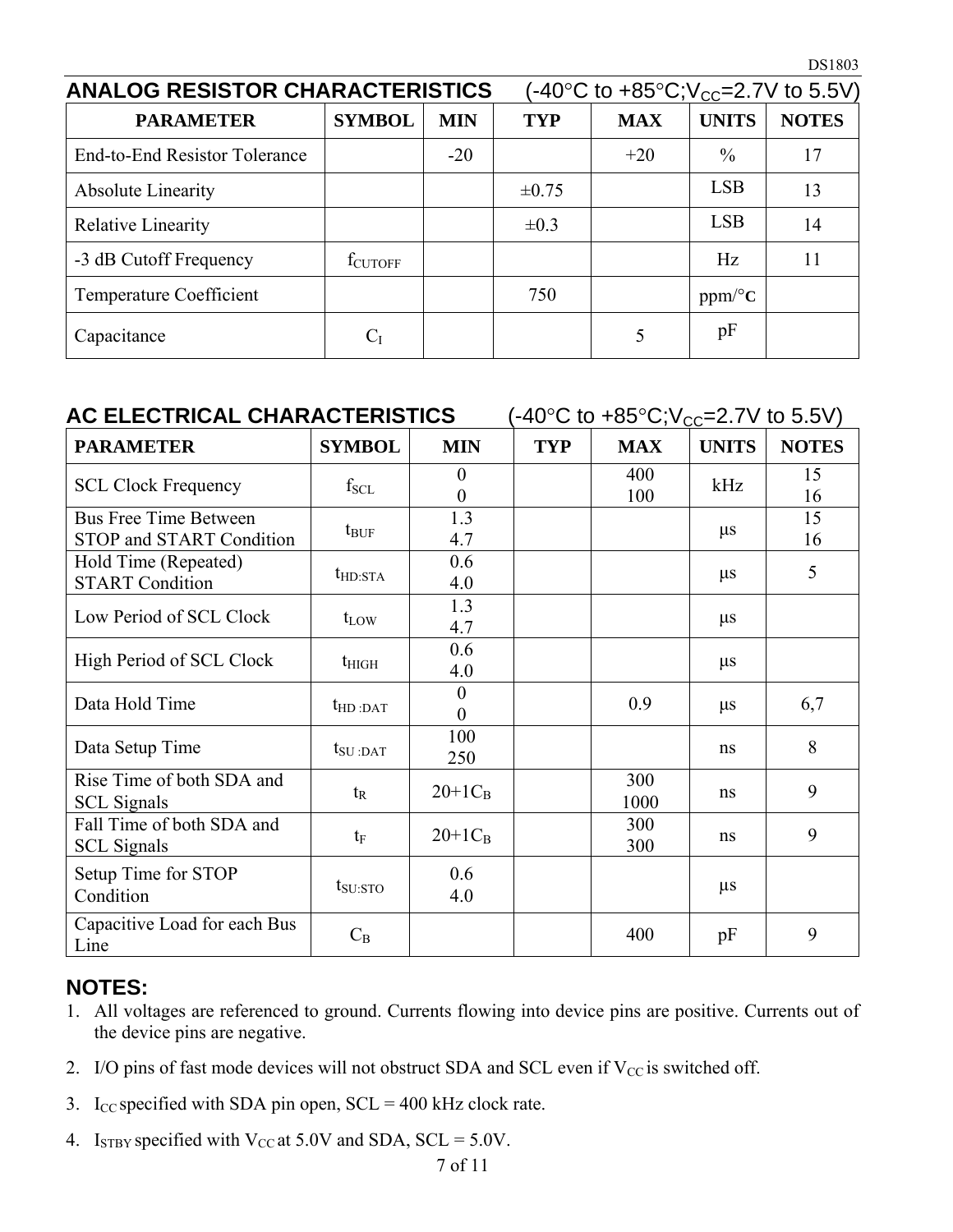- 5. After this period, the first clock pulse is generated.
- 6. A device must internally provide a hold time of at least 300 ns for the SDA signal (referred to the VIHMIN of the SCL signal) in order to bridge the undefined region of the falling edge of SCL.
- 7. The maximum t<sub>HD:DAT</sub> has only to be met if the device does not stretch the LOW period ( $t_{LOW}$ ) of the SCL signal.
- 8. A fast mode device can be used in a standard mode system, but the requirement  $t_{\text{SUDAT}} > 250$  ns must then be met. This will automatically be the case if the device does not stretch the LOW period of the SCL signal. If such a device does stretch the LOW period of the SCL signal, it must output the next data bit to the SDA line  $t_{\text{RMAX}} + t_{\text{SUDAT}} = 1000 + 250 = 1250$  ns before the SCL line is released.
- 9.  $C_{\rm B}$  total capacitance of one bus line in picofarads, timing referenced to (0.9)(V<sub>CC</sub>) and (0.1)(V<sub>CC</sub>).
- 10. Typical values are for  $t_A = 25^{\circ}$ C and nominal supply voltage.
- 11. -3 dB cutoff frequency characteristics for the DS1803 depend on potentiometer total resistance: DS1803-010; 1 MHz, DS1803-50; 200 kHz, DS1803-100; 100 kHz.
- 12. Address Inputs, A0, A1, and A2, should be tied to either  $V_{CC}$  or GND depending on the desired address selections.
- 13. Absolute linearity is used to determine wiper voltage versus expected voltage as determined by wiper position. Device test limits are ±1.6 LSB.
- 14. Relative linearity is used to determine the change in voltage between successive tap positions. Device test limits ±0.5 LSB.
- 15. Fast mode.
- 16. Standard mode.
- 17. Valid at 25°C only.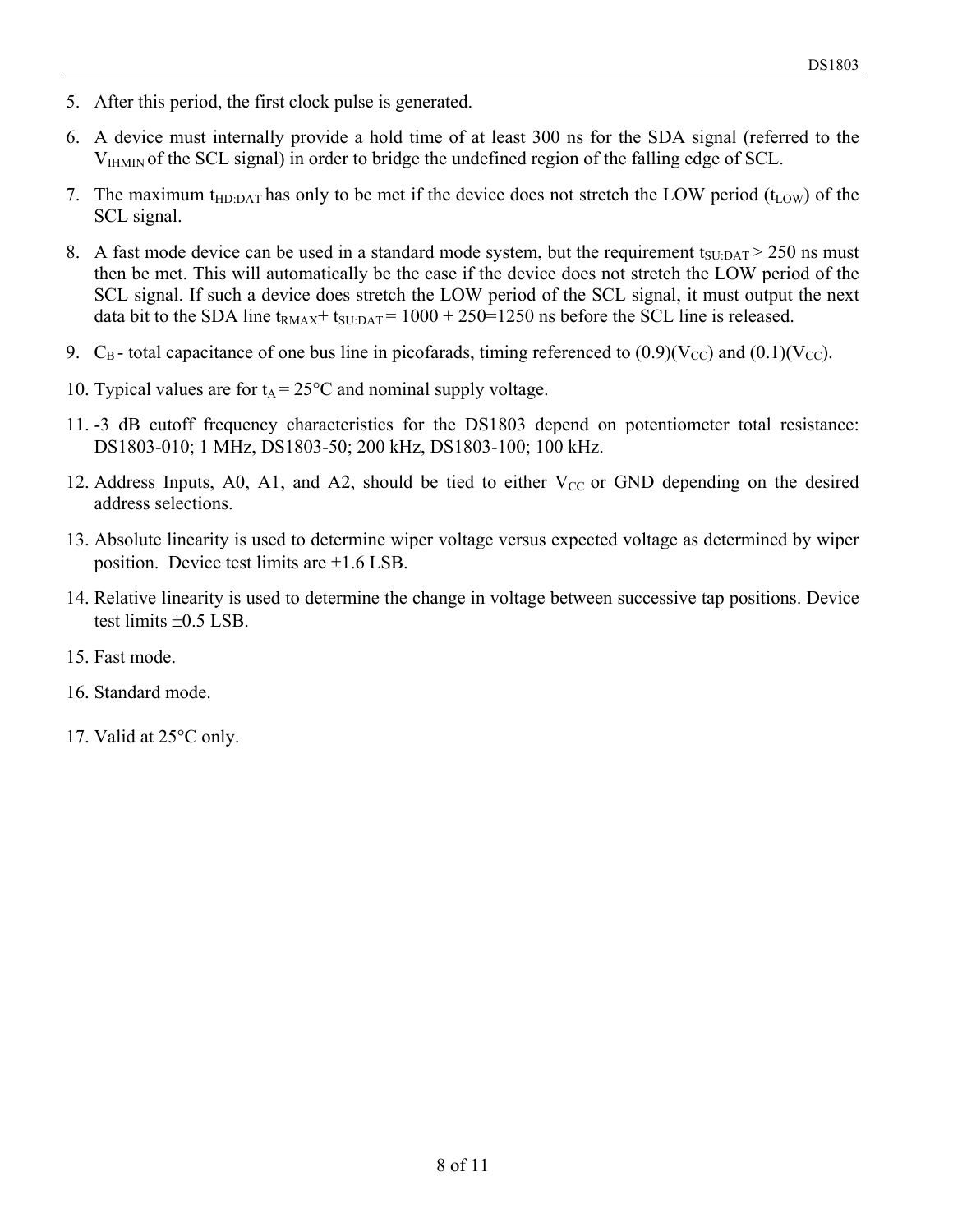## **DS1803 BLOCK DIAGRAM** Figure 1



#### **2–WIRE DATA TRANSFER OVERVIEW** Figure 2

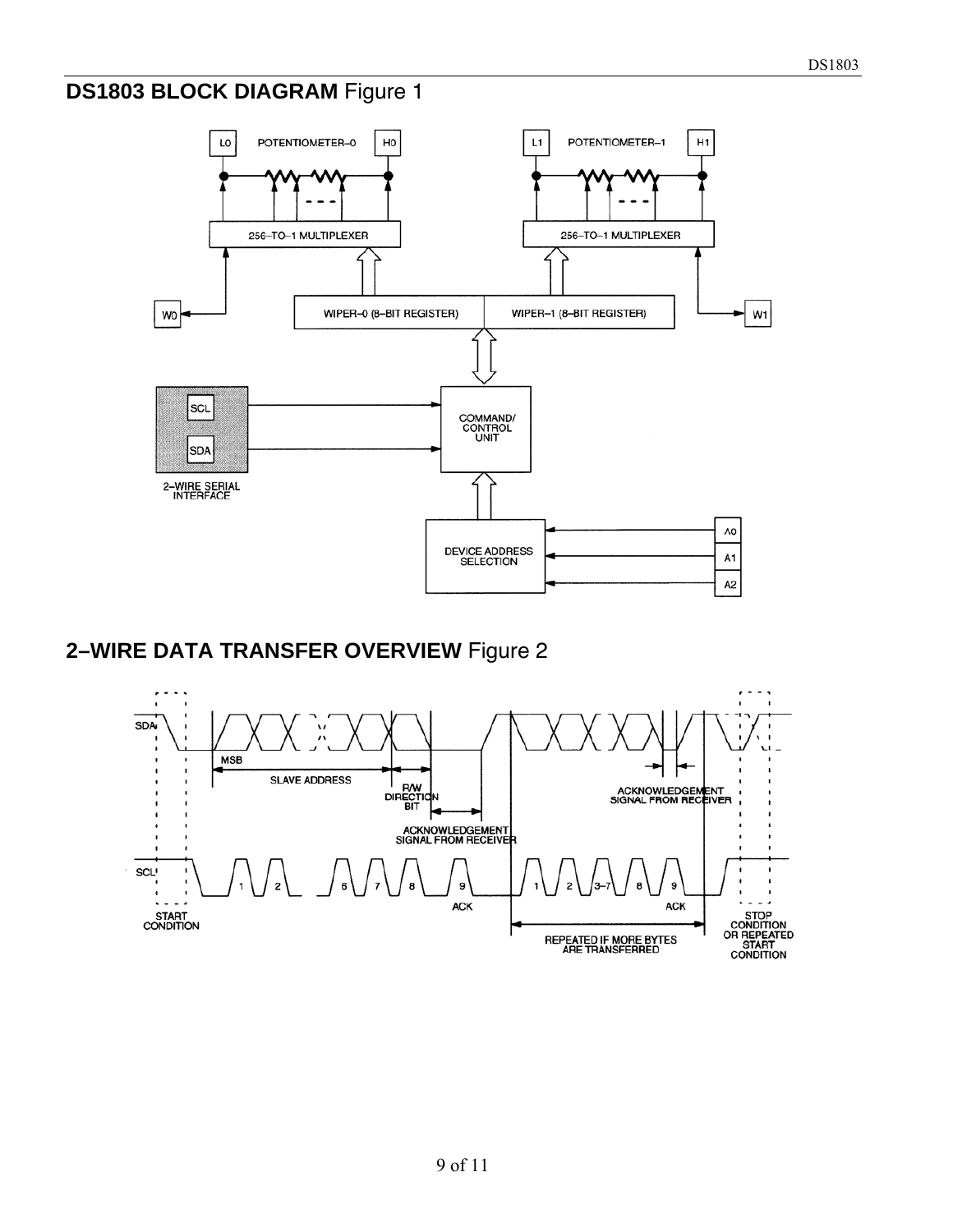#### **CONTROL BYTE** Figure 3



#### **2–WIRE READ PROTOCOL** Figure 4



## **2–WIRE WRITE PROTOCOL** Figure 5

 $R/W=0$